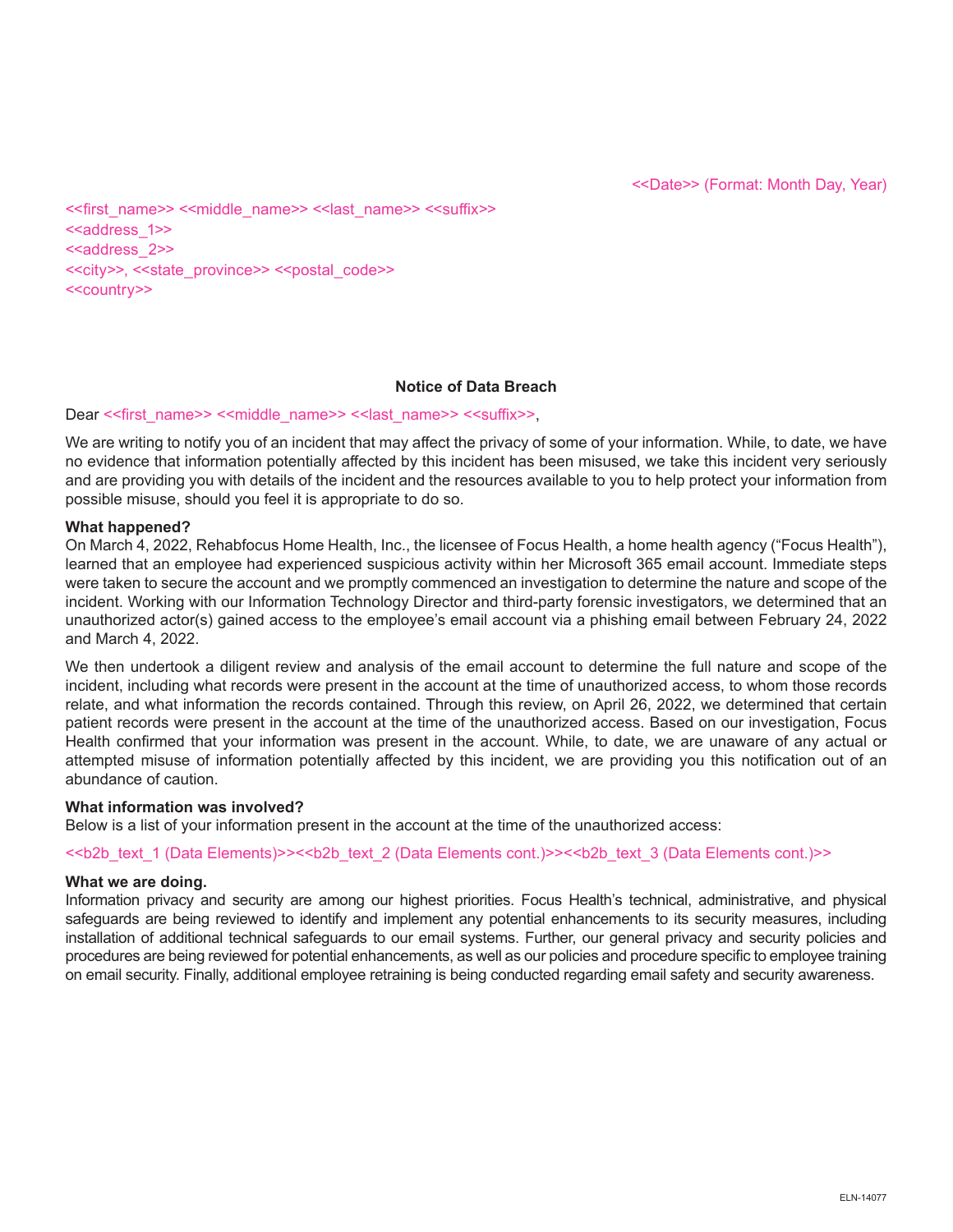As indicated above, upon learning of this incident, we quickly took steps to secure the affected email account and initiated a thorough investigation. Our investigation is ongoing and we are working with forensic investigators and other third-party vendors to assist with the investigation, mitigation, and remediation activities. We are also reporting this incident to law enforcement and appropriate state and federal regulators.

We are providing you with notice of this incident and with information and resources you may use to better protect against potential misuse of your information, should you feel it appropriate to do so. As an added precaution, we have secured the services of Kroll to provide Identity Monitoring at no cost to you for one year. Kroll provides security incident mitigation and response services, and their team has extensive experience helping people who may have sustained an unintentional exposure of information. Your Identity Monitoring services include Credit Monitoring, Fraud Consultation, and Identity Theft Restoration.

Visit **https://enroll.krollmonitoring.com** to activate and take advantage of your Identity Monitoring services. *You have until* << b2b\_text\_6(activation deadline)>> to activate your Identity Monitoring services. Membership Number: **<<Membership Number s\_n>>**

For more information about Kroll and your Identity Monitoring services, please visit info.krollmonitoring.com. In addition, please review the attached "Additional Resources" regarding steps you can take to protect your information.

## **What you can do.**

We encourage you to activate the Kroll Identity Monitoring services that we are offering as we are not able to act on your behalf to do so. Please review the enclosed "Additional Resources" section included with this letter. This section describes additional steps you can take to help protect yourself, including recommendations by the Federal Trade Commission, regarding identity theft protection and details on how to place a fraud alert or a security freeze on your credit file.

# **For more information.**

We recognize that you may have questions not addressed in this letter. If you have additional questions, please call our dedicated assistance line (855) 788-2390, (toll free), Monday through Friday from 8:00 a.m. to 5:30 p.m. Central Time, excluding major U.S. holidays. Please have your membership number ready.

We sincerely regret any inconvenience this incident may cause you. We remain committed to safeguarding the information in our care and we will continue to take steps to ensure the security of our systems.

Sincerely,<br>GrandsTurnerRN, CHP, CHC

Jacqueline Turner, R.N. Focus Health Privacy Officer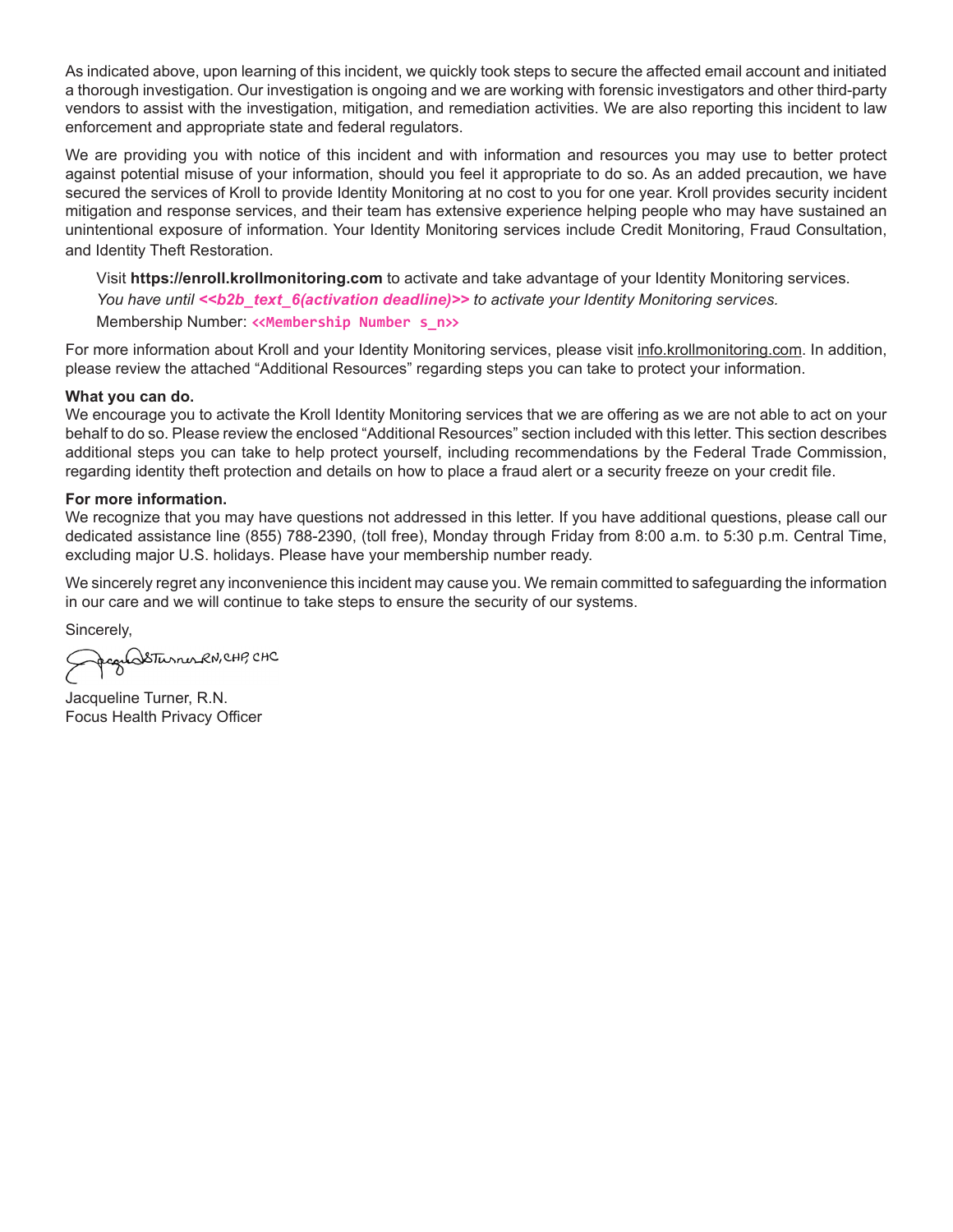# **ADDITIONAL RESOURCES**

# **Contact information for the three nationwide credit reporting agencies:**

| Equifax                                                          | <b>Experian</b>                                           | <b>TransUnion</b>                                            |
|------------------------------------------------------------------|-----------------------------------------------------------|--------------------------------------------------------------|
| https://www.equifax.com/personal/credit-<br>report-services/     | https://www.experian.com/help/                            | https://www.transunion.com/credit-<br>help                   |
| 888-298-0045                                                     | 1-888-397-3742                                            | 833-395-6938                                                 |
| Equifax Fraud Alert, P.O. Box 105069<br>Atlanta, GA 30348-5069   | Experian Fraud Alert, P.O. Box<br>9554, Allen, TX 75013   | TransUnion Fraud Alert, P.O. Box<br>2000, Chester, PA 19016  |
| Equifax Credit Freeze, P.O. Box 105788<br>Atlanta, GA 30348-5788 | Experian Credit Freeze, P.O.<br>Box 9554, Allen, TX 75013 | TransUnion Credit Freeze, P.O. Box<br>160, Woodlyn, PA 19094 |

**Free Credit Report.** It is recommended that you remain vigilant by reviewing account statements and monitoring your credit report for unauthorized activity and to detect errors, especially activity that may indicate fraud and identity theft. Under U.S. law, a consumer is entitled to one free credit report annually from each of the three major credit reporting bureaus, Equifax, Experian, and TransUnion. You may obtain a copy of your credit report, free of charge, once every 12 months from each of the three nationwide credit reporting agencies.

To order your annual free credit report please visit **www.annualcreditreport.com** or call toll free at **1-877-322-8228**.

You can also order your annual free credit report by mailing a completed Annual Credit Report Request Form (available from the U.S. Federal Trade Commission's ("FTC") website at www.consumer.ftc.gov) to:

Annual Credit Report Request Service, P.O. Box 105281, Atlanta, GA 30348-5281.

**Fraud Alerts.** There are two types of fraud alerts you can place on your credit report to put your creditors on notice that you may be a victim of fraud—an initial alert and an extended alert. You may ask that an initial fraud alert be placed on your credit report if you suspect you have been, or are about to be, a victim of identity theft. An initial fraud alert stays on your credit report for at least one year. You may have an extended alert placed on your credit report if you have already been a victim of identity theft and you have the appropriate documentary proof. An extended fraud alert stays on your credit report for seven years. You can place a fraud alert on your credit report by contacting any of the three national credit reporting agencies.

**Security Freeze.** You have the ability to place a security freeze, also known as a credit freeze, on your credit report free of charge. A security freeze is intended to prevent credit, loans and services from being approved in your name without your consent. However, you should be aware that using a credit freeze to take control over who gets access to the personal and financial information in your credit report may delay, interfere with, or prohibit the timely approval of any subsequent request or application you make regarding a new loan, credit, mortgage, or any other account involving the extension of credit. To place a security freeze on your credit report, you may use an online process, an automated telephone line, or submit a written request to any of the three credit reporting agencies listed above. The following information must be included when requesting a security freeze (note that, if you are requesting a credit report for your spouse, this information must be provided for him/her as well): (1) full name, with middle initial and any suffixes; (2) Social Security number; (3) date of birth; (4) current address and any previous addresses for the past 5 years; and (5) any applicable incident report or complaint with a law enforcement agency or the Registry of Motor Vehicles. The request must also include a copy of a government-issued identification card and a copy of a recent utility bill or bank or insurance statement. It is essential that each copy be legible, and display your name, current mailing address, and the date of issue.

**Federal Trade Commission and State Attorneys General Offices.** You can further educate yourself regarding identity theft, fraud alerts, security freezes, and the steps you can take to protect yourself, by contacting the consumer reporting agencies, the Federal Trade Commission, or your state Attorney General. If you believe you are the victim of identity theft or have reason to believe your personal information has been misused, you should immediately contact the Federal Trade Commission and/or the Attorney General's office in your home state. You may also contact these agencies for information on how to prevent or minimize the risks of identity theft. You may contact the **Federal Trade Commission**, Consumer Response Center, 600 Pennsylvania Avenue, NW, Washington, DC 20580, www.ftc.gov/bcp/edu/microsites/ idtheft/, 1-877-IDTHEFT (438-4338).

The Federal Trade Commission also encourages those who discover that their information has been misused to file a complaint with them. You can obtain further information on how to file such a complaint by way of the contact information listed above. You have the right to file a police report if you ever experience identity theft or fraud. Please note that in order to file a report with law enforcement for identity theft, you will likely need to provide some proof that you have been a victim. Instances of known or suspected identity theft should also be reported to law enforcement. **This notice has not been delayed by law enforcement**.